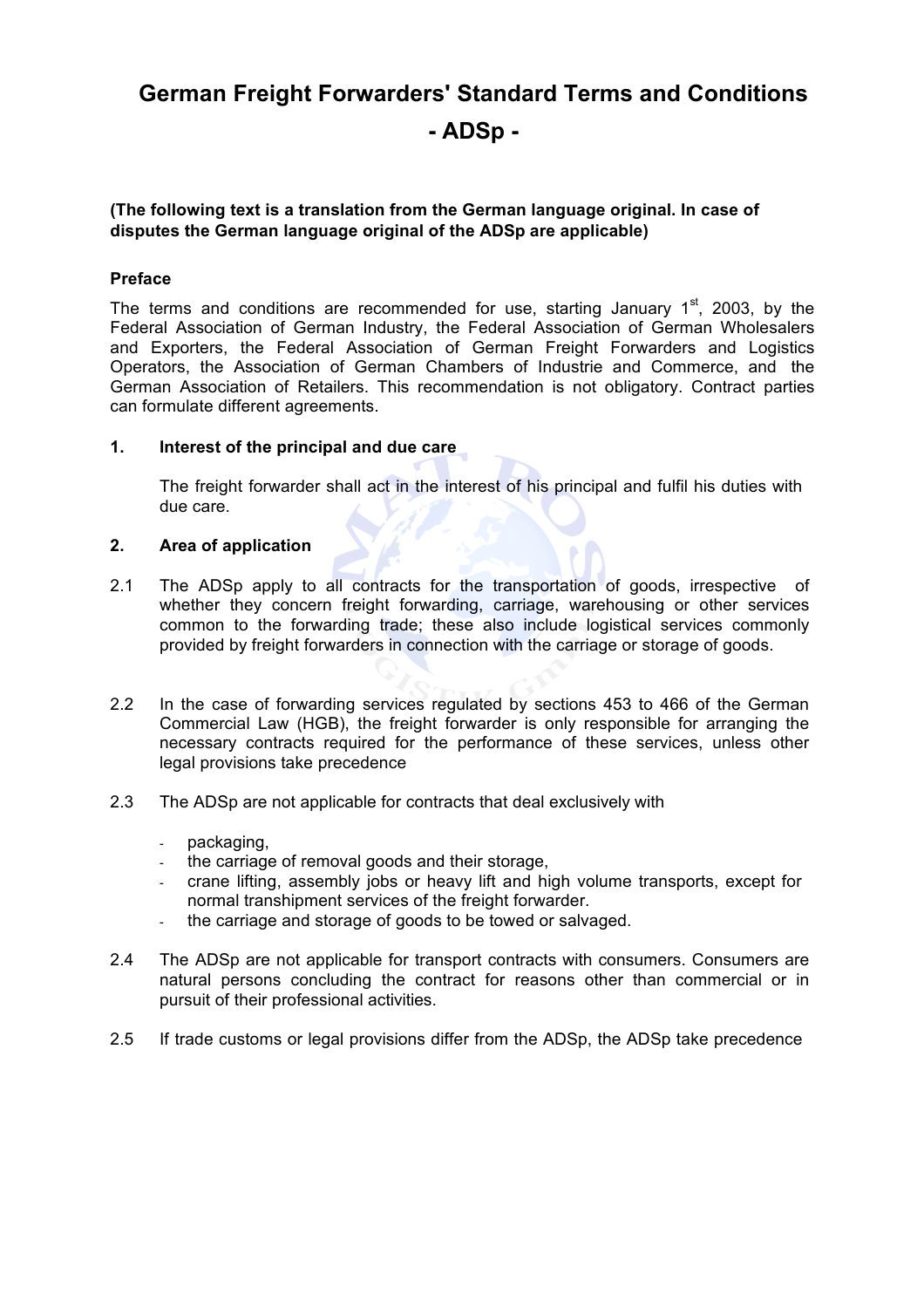unless these legal provisions are mandatory.

For contracts of carriage by air, sea, inland waterways or for multi-modal transports different contractual arrangements may be made in accordance with the terms of carriage devised for these transports.

- 2.6 The freight forwarder is authorised to agree to normal standard terms and conditions of third parties.
- 2.7 In the relationship between a principal freight forwarder and an intermediate freight forwarder, the ADSp are deemed to be the general terms and conditions of the intermediate freight forwarder.

## **3. Instructions, transmission errors, contents, special type of goods**

3.1 Forwarding instructions, other instructions, directives and communications are valid even if given informally. Subsequent modifications must be specifically identifiable as being amendments.

The burden of proof for the correct and complete transmission lies with the party referring to it.

- 3.2 If statements must be made in writing, they are deemed to having been made in writing when using electronic data communication or any other machine readable form for as long as the originator of the message is identifiable.
- 3.3 The principal must inform the freight forwarder, at the time of giving the instructions, that the transport contract concerns:
	- dangerous goods
	- live animals and plants
	- perishables
	- valuable goods and goods with an inherent risk of theft
- 3.4 The principal must specify in his instructions addresses, marks, numbers, quantity, nature and contents of the packages as well as declaring the properties of the goods, as required by section 3.3, the goods value for insurance purposes and any other information relevant for the proper execution of the forwarding instructions.
- 3.5 In the case of dangerous goods, the principal must inform the freight forwarder in writing - at the time of giving the instructions - of the exact nature of the hazard and, if appropriate, about precautionary measures. In the case of dangerous goods subject to the law for the carriage of dangerous goods or other goods, the carriage of which is subject to specific regulations regarding dangerous goods, their handling or their disposal, the principal has to make the necessary declarations required for the proper execution of the forwarding instruction, especially the classification in accordance with the regulations for dangerous goods.
- 3.6 The principal must inform the freight forwarder about particularly valuable goods or goods with an inherent risk of theft (e.g., cash, precious metals, jewellery, clocks and watches, precious stones, works of art, antiquities, bank or credit cards, valid telephone cards or other means of payment, bonds, shares and similar, foreign currencies, documents, spirits, tobacco, entertainment electronics, telecommunications devices and accessories) and goods with an actual value of €50 per kg or more well in advance to allow the freight forwarder to decide about acceptance of the goods and to take measures for a safe and secure execution of theforwardingjob**.**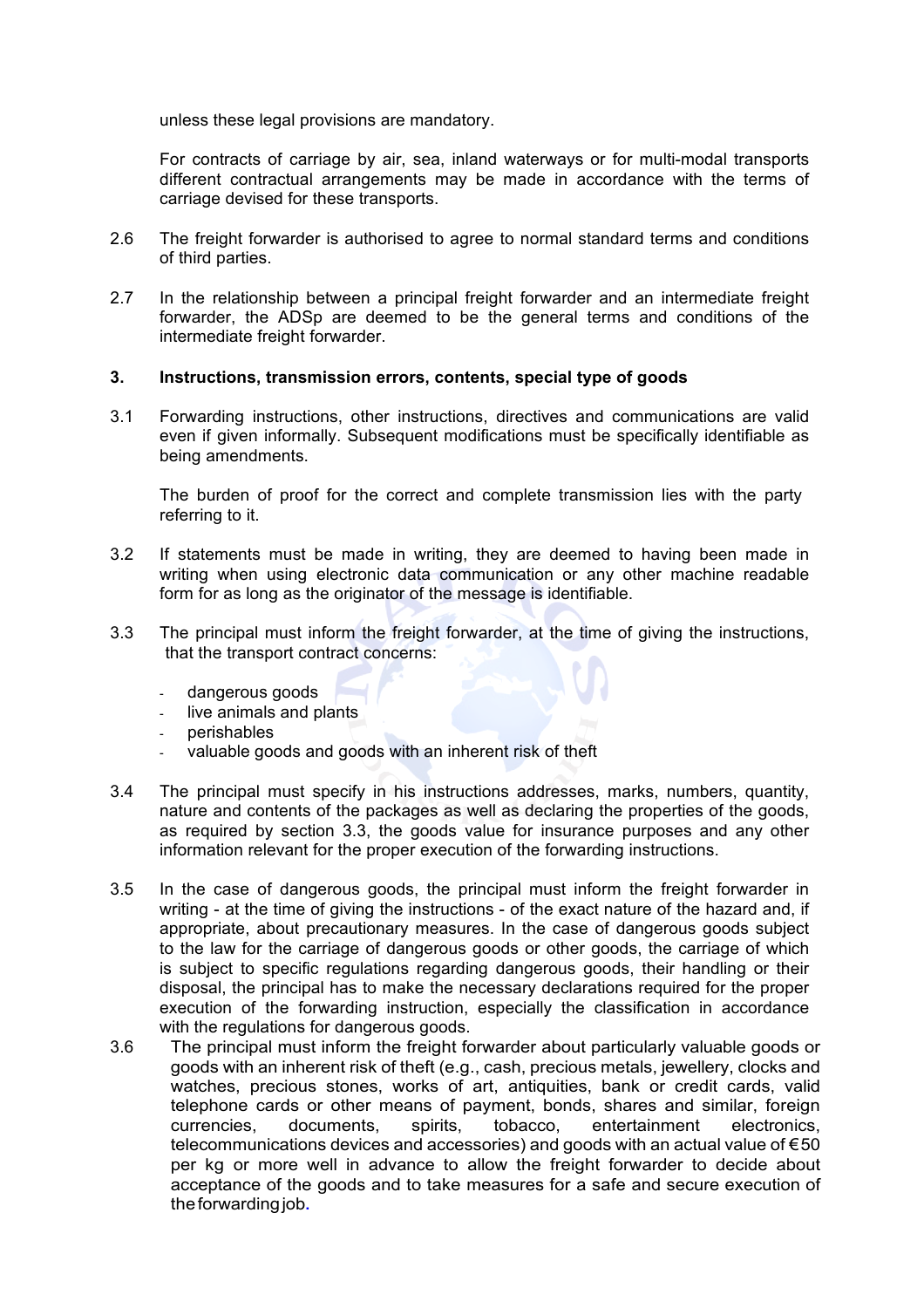3.7 If a forwarding instruction does not comply with the terms stated in sections 3.3 to 3.6,

the freight forwarder has the option to

- refuse acceptance of the goods
- return goods already accepted or to make them available for collection
- ship, transport or store them without the need to notify the principal and to charge an extra, appropriate fee, if the safe and secure execution of the instruction causes extra costs.
- 3.8 The freight forwarder is not obliged to check or supplement the statements made regarding sections 3.3 to 3.6.
- 3.9 The freight forwarder is not obliged to check the authenticity of signatures on any messages or documents relating to goods, nor to check the authority of the signatories, unless there exist reasonable doubts concerning the authenticity or authority.

## **4. Packaging, provision of loading and packaging aids, weighing and checking**

- 4.1 Unless specifically stated, the forwarding instruction does not cover
- 4.1.1 the packaging of the goods,
- 4.1.2 the weighing, checking, measures to preserve or enhance the goods and its packaging, unless this is customary for this kind of transaction,
- 4.1.3 the provision or exchange of pallets or other loading or packaging aids. If they are not swapped one-for-one, they are only picked up as part of a new forwarding instruction. This does not apply if the exchange is intentionally not carried out by the freight forwarder.
- 4.2 The services under section 4.1 are charged for separately.

#### **5. Customs clearance**

- 5.1 The instruction for shipment to a destination in another country includes instructions for customs clearance, if this is necessary for arranging the transport to the place of destination.
- 5.2 The freight forwarder is entitled to an extra fee for the customs clearance, over and above the actual costs incurred.
- 5.3 The instruction to forward bonded goods or to deliver them free house, authorises the freight forwarder to effect the customs clearance and to advance customs and excise duties and fees.

#### **6. Packaging and marking obligation of the principal**

- 6.1 The packages have to be clearly and durably marked by the principal to facilitate their proper handling, e.g. addresses, marks, numbers, symbols for handling and properties; old marks must be removed or made illegible.
- 6.2 In addition, the principal is under obligation: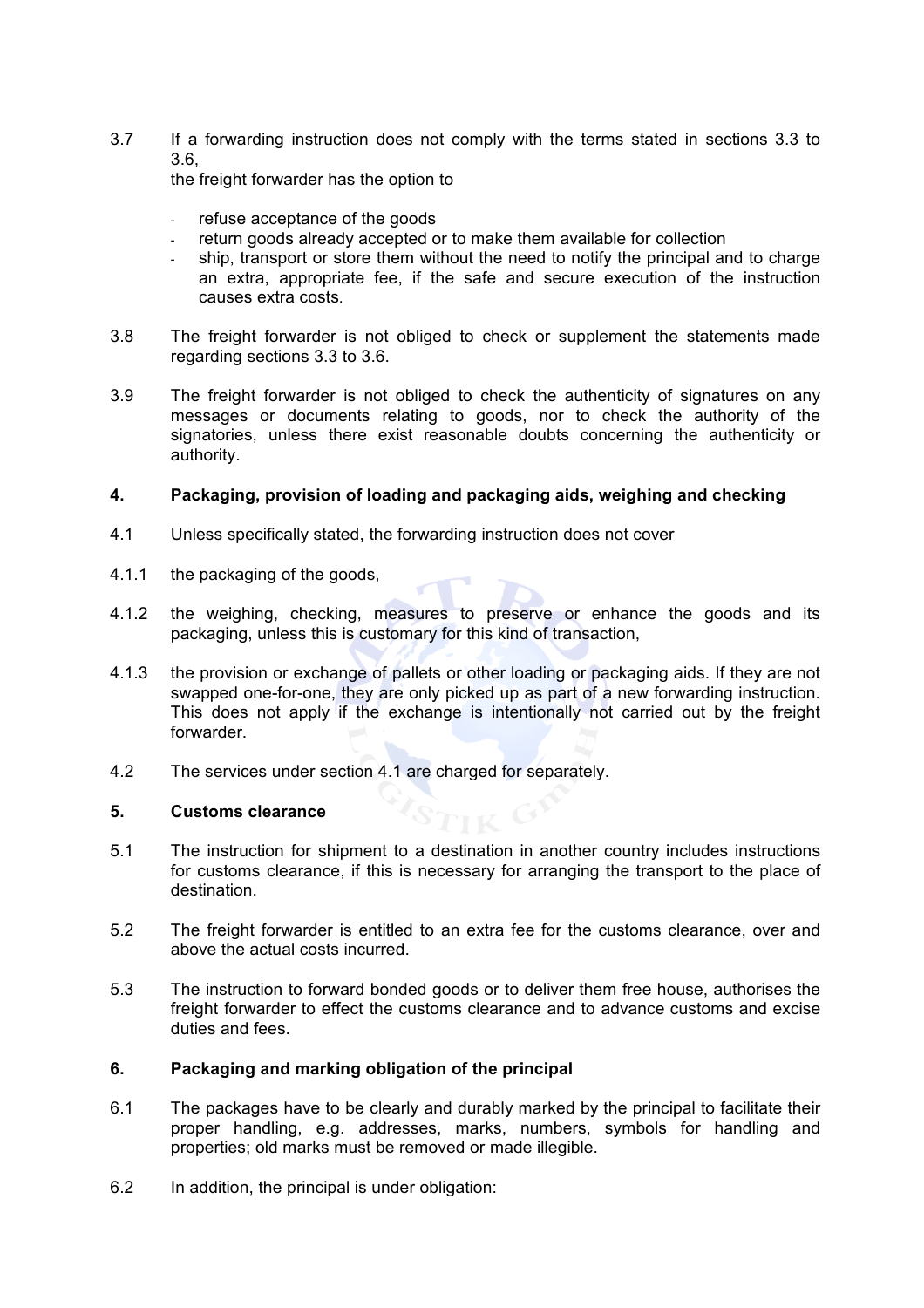- 6.2.1 to mark all packages belonging to the same consignment in such a way that they are easily recognised as forming one consignment,
- 6.2.2 to prepare packages in such a way that they may not be accessed without leaving visible trace (adhesive tape, bands, etc. are only permissible when they are individually designed or otherwise difficult to imitate; foil wrapping must be thermally sealed);
- 6.2.3 in case of a consignment being part of a forwarders consolidation, to group the individual packages or units of this consignment into larger units if their strap length (largest circumference plus longest side) is less than 1 metre;
- 6.2.4 to combine a consignment of hanging garments consisting of several individual units into wrapped units for easier handling;
- 6.2.5 to mark packing units with a gross weight of at least 1,000 kilograms with the weight specification as prescribed for heavy loads to be transported by ship.
- 6.3 Packages are single packages or units of packages, formed by the principal for the purpose of being carried according to the forwarding instruction, e.g., boxes, wireboxes, pallets, handling units, enclosed loading units such as covered wagons, wagons with tarpaulin covers, semi-trailers, swap bodies, containers or igloos.
- 6.4 If the packages do not comply with the terms under 6.1 and 6.2, section 3.7 shall apply.

## **7. Supervisory duties of the freight forwarder**

- 7.1. At specific interfaces the freight forwarder is under the obligation to:
- 7.1.1 check packages regarding their quantity, identity and apparent good order and whether seals and fastenings are intact:
- 7.1.2 document irregularities (e.g. in the accompanying document or by special notification
- 7.2 An interface is any point at which the responsibility for the packages is passed on to another operator/agent or the handing over point at the end of each stage of the transportation process.

#### **8. Receipt**

8.1 Upon request by the principal, the freight forwarder shall issue a certificate of receipt.

With this certificate the freight forwarder confirms the quantity and type of packages, but not their contents, value or weight. In the case of bulk goods, full loads and such like the certificate of receipt does not state the gross weight or any other description of the quantity of the goods.

8.2 As proof of delivery the freight forwarder requests from the consignee a receipt of the packages as named in the forwarding instruction or other accompanying transport documents. Should the consignee refuse to sign for the receipt of the goods, the freight forwarder must request further instructions. If the goods have already been unloaded at the consignee, the freight forwarder is entitled to regain possession.

#### **9. Instructions**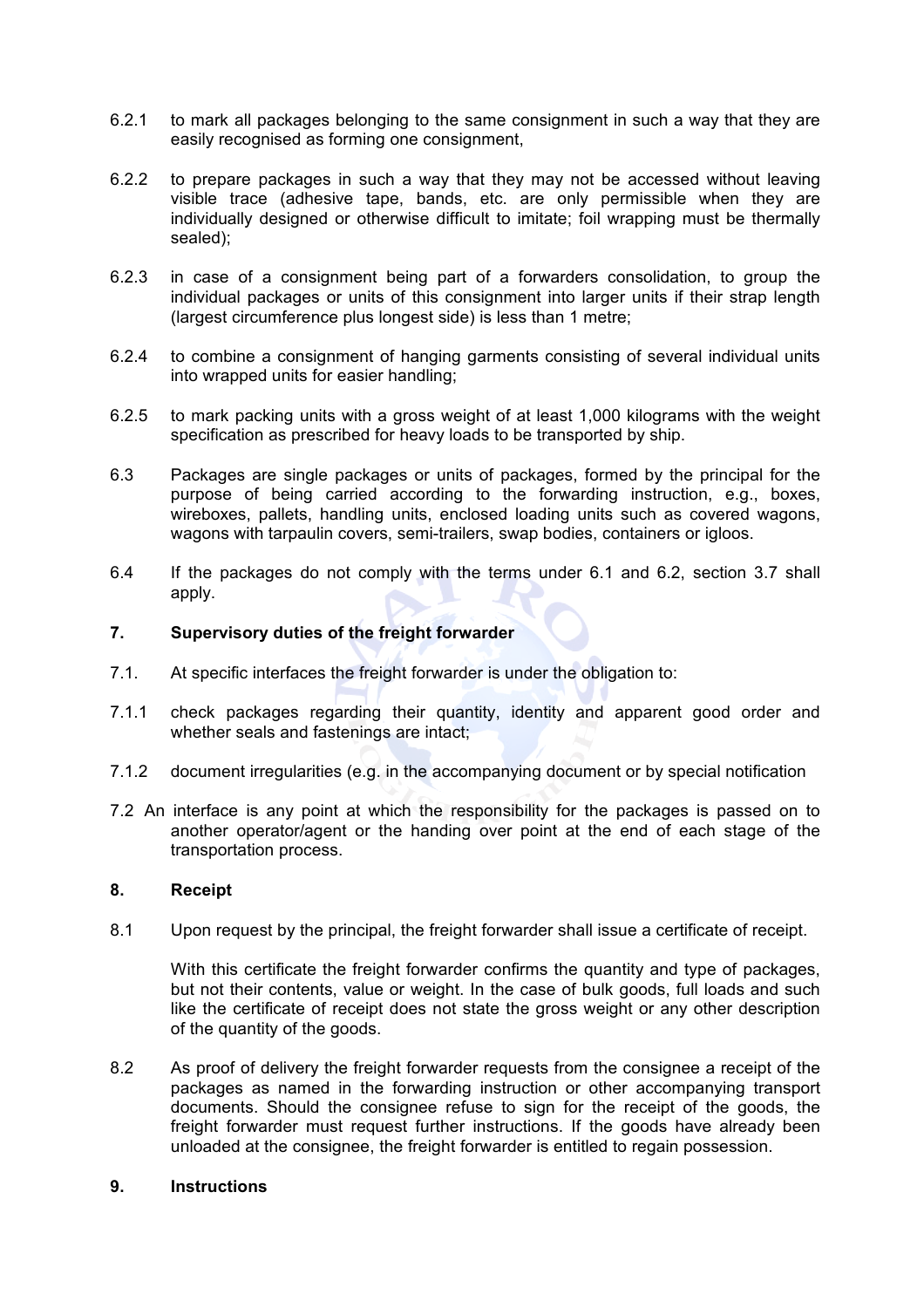- 9.1 An instruction remains valid for the freight forwarder until revoked by the principal.
- 9.2 In the case of insufficient or impractical instructions the freight forwarder may use his professional judgement.
- 9.3 An instruction to hold goods at the disposal of a third party can no longer be revoked after instructions from the third party have been received by the freight forwarder.

#### **10. Freight payment, cash on delivery**

- 10.1 The statement by the principal that the instruction is to be executed freight unpaid or that the costs are to be paid by the consignee or a third party does not affect his liability for payment of all charges.
- 10.2 The statement in section 10.1 does not concern cash on delivery instructions.

### **11. Deadlines**

- 11.1 In the absence of specific agreements, neither loading or delivery deadlines are guaranteed, nor the sequence of the handling of goods of the same means of transport.
- 11.2 This does not affect the freight forwarder's statutory liability with regard to missing deadlines.

#### **12. Obstacles**

12.1 Obstacles beyond the freight forwarder's control relieve him, for their duration, from the duties that are affected by these obstacles.

In the case of such obstacles, the freight forwarder or the principal have the right to withdraw from the contract even if it has already been partially performed.

If the freight forwarder or the principal withdraws from the contract, the freight forwarder is entitled to the costs which he deemed to be necessary to be incurred or which were incurred in the interest of the principal.

- 12.2 The freight forwarder is only obliged within the framework of his ordinary professional care to advise the principal about legal or official restrictions concerning the shipment (e.g., import/export restrictions). If, however, the freight forwarder, through public statements or in the course of negotiations, created the impression that he has expert knowledge about specific circumstances, he has to act appropriately to this knowledge and expertise.
- 12.3 Governmental and/or official acts beyond the freight forwarder's control do not affect the rights of the freight forwarder towards his principal; the principal is liable towards the freight forwarder for all claims arising out of such acts. Claims of the freight forwarder against the state or third parties are not affected.

# **13. Delivery**

Delivery is deemed to have been affected when the goods are handed over to any person present on the premises of the consignee, unless there are apparent reasonable doubts about their authority to receive goods on behalf of the consignee.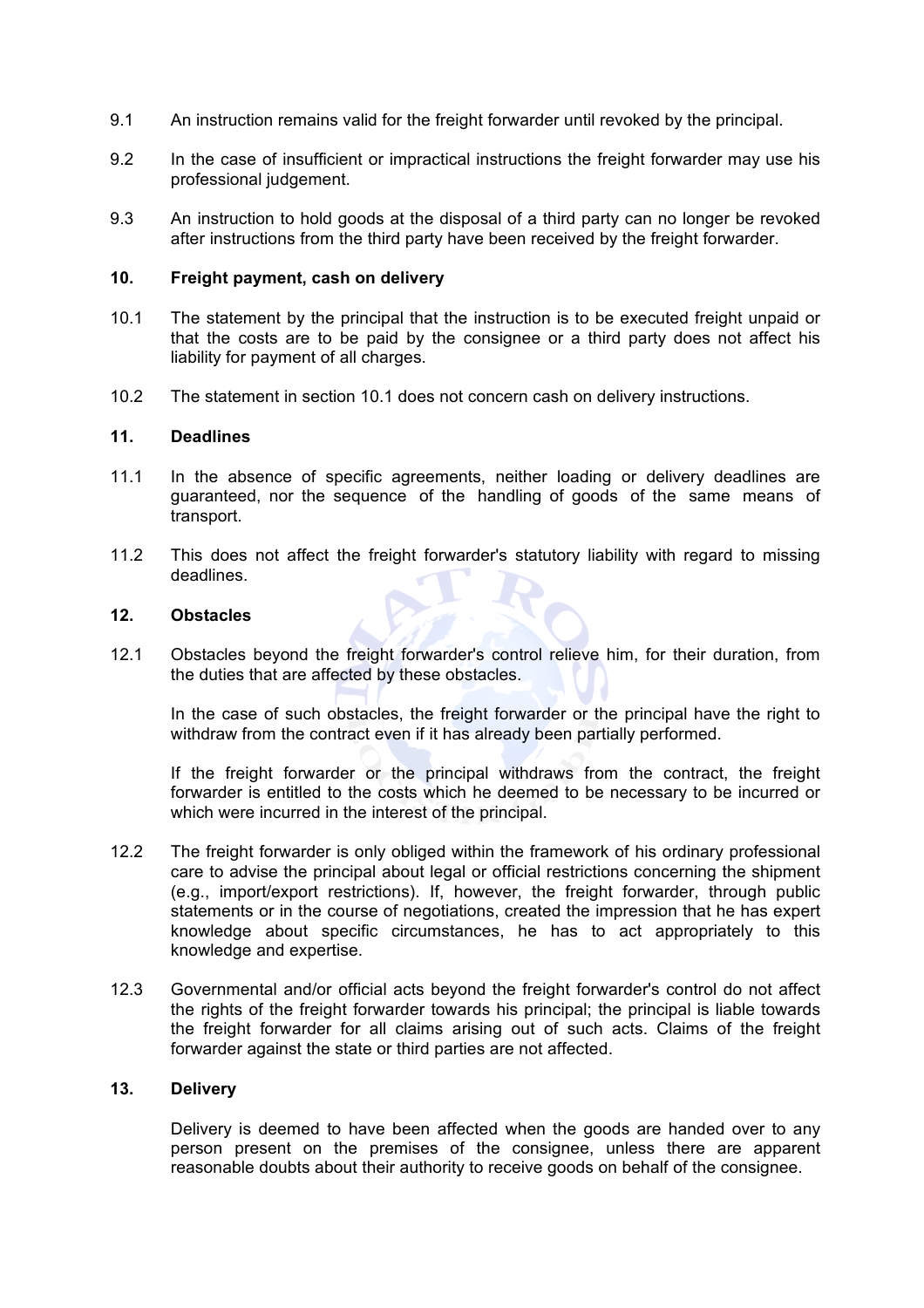## **14. Right to information**

- 14.1 The freight forwarder is obliged to provide the principal with all necessary information, to inform him, upon request, about the status of the transaction and to provide information about all transactions so far, however, he is only obliged to reveal the costs incurred if he acted in the name of the principal.
- 14.2 The freight forwarder is obliged to pass everything he receives/obtains while acting for him to the principal.

## **15. Warehousing**

- 15.1 The choice of warehousing location (own or third party) lies with the freight forwarder. In case of a third party warehouse the freight forwarder must notify the principal in writing and immediately of the warehouse company and its address, or, in case of a warehouse warrant, to mark these on the warrant.
- 15.2 The principal is at liberty to inspect the warehouse. Objections or complaints about the storage of the goods must be made immediately. If he does not exercise the right of inspection, he waves all rights to objections against the storage and warehousing, for as long as the choice and type of storage complies with the usual professional care of a freight forwarder.
- 15.3 Access to the warehouse is only granted to the principal during the normal working hours of the freight forwarder and in his company.
- 15.4 If the principal handles the goods (e.g. sample taking) the freight forwarder may demand that the number, the weight and the status of the goods be inspected together with the principal. If the principal does not agree to this, the freight forwarder is not liable for damage discovered later, unless the damage was clearly not caused by such handling of the goods.
- 15.5 The principal is liable for all damage caused by him or his staff or agents to the freight forwarder, other warehouse clients or third parties whilst on the premises of the warehouse, unless he, his staff or agents are not responsible for such damage.
- 15.6 In case of inventory discrepancies, the freight forwarder is entitled to balance shortages and surpluses of the same principal.
- 15.7 If the freight forwarder has reasonable doubt about the security of his claim upon the value of the goods he is entitled to set a reasonable time limit for the principal to either secure the claims of the freight forwarder or to make alternative provisions for the storage of the goods. If the principal does not comply with this, the freight forwarder is entitled to terminate the contract without further notice.

#### **16. Offers and Payment**

- 16.1 Offers from the freight forwarder and agreements with him regarding price and services always refer to specified own services or those of third parties, and to goods of normal size, weight and nature; they presume normal unfettered transport situations, unimpeded access, the possibility of immediate on-shipment and that freight rates, exchange rates and tariffs upon which the quotation was based remain valid, unless changes could be foreseen under the current circumstances. The note "plus the usual ancillary charges" entitles the freight forwarder to charge for supplements and surcharges.
- 16.2 All quotations made by the freight forwarder are valid only for immediate acceptance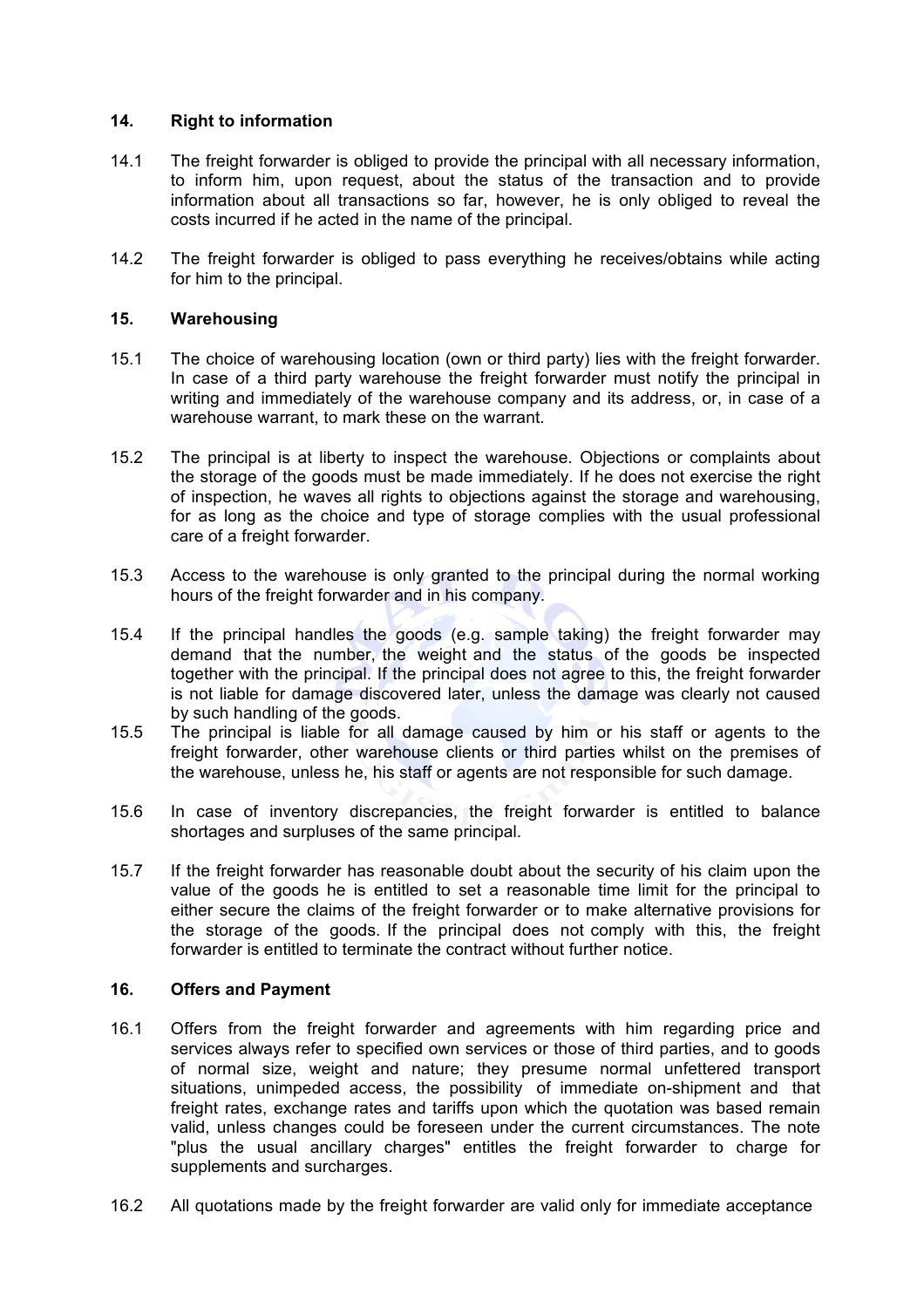and immediate execution of the relevant task, unless otherwise specified in the quotation, and when the instructions refer to the quotation.

- 16.3 In case of a cancellation of or withdrawal from the instruction the freight forwarder is entitled to the claims in accordance with §§ 415, 417 of the German Commercial Law (HGB).
- 16.4 In case of a COD- or other collection instruction being withdrawn retrospectively or if the money is not paid, the forwarder is still entitled to his collection fee.
- 16.5 If the consignee refuses to accept a consignment destined for him or, if the delivery is impossible for reasons beyond the control of the freight forwarder, the freight forwarder is entitled to the cartage charges for the return of the consignment.

#### **17. Disbursements of the freight forwarder, exemption from third party claims**

- 17.1 The freight forwarder is entitled to reimbursement for outlays which he could reasonably consider appropriate.
- 17.2 The instruction to accept incoming consignments entitles the freight forwarder but does not oblige him – to advance freight, COD-sums, duties, taxes and other dues in connection with such consignments.
- 17.3 The principal has to relieve the freight forwarder immediately of demands regarding freight, average demands, customs duties, taxes or other dues directed against the freight forwarder as being agent for or possessor of the goods owned by third parties, when the freight forwarder is not responsible for such payments. The freight forwarder is entitled to take reasonable measures appropriate to protect himself. If the circumstances do not require immediate action, the freight forwarder must request instructions from his principal.
- 17.4 The principal must inform the freight forwarder in an appropriate way about all public/legal obligations, e.g. regarding customs regulations or trademark obligations, arising from the possession of the goods, unless it may reasonably be deduced from the quotation of the freight forwarder that he is aware of such obligations.

#### **18. Invoices, foreign currencies**

- 18.1 Freight forwarders' invoices are due immediately.
- 18.2 The freight forwarder can demand from his foreign principals payment either in local or German currency.
- 18.3 If the freight forwarder owes foreign currency amounts, or if he advances sums in foreign currencies, he can demand payment either in German or in foreign currency. If he demands payment in German currency, the current exchange rate will be used, unless it can be proven that a different rate of exchange must be used or was used.

#### **19. Settlement**

Claims arising out of the forwarding contract and other related claims may only be set off against counter claims, if these are undisputed.

# **20. Lien and retention**

20.1 The freight forwarder has a lien on all goods in his possession or other valuables in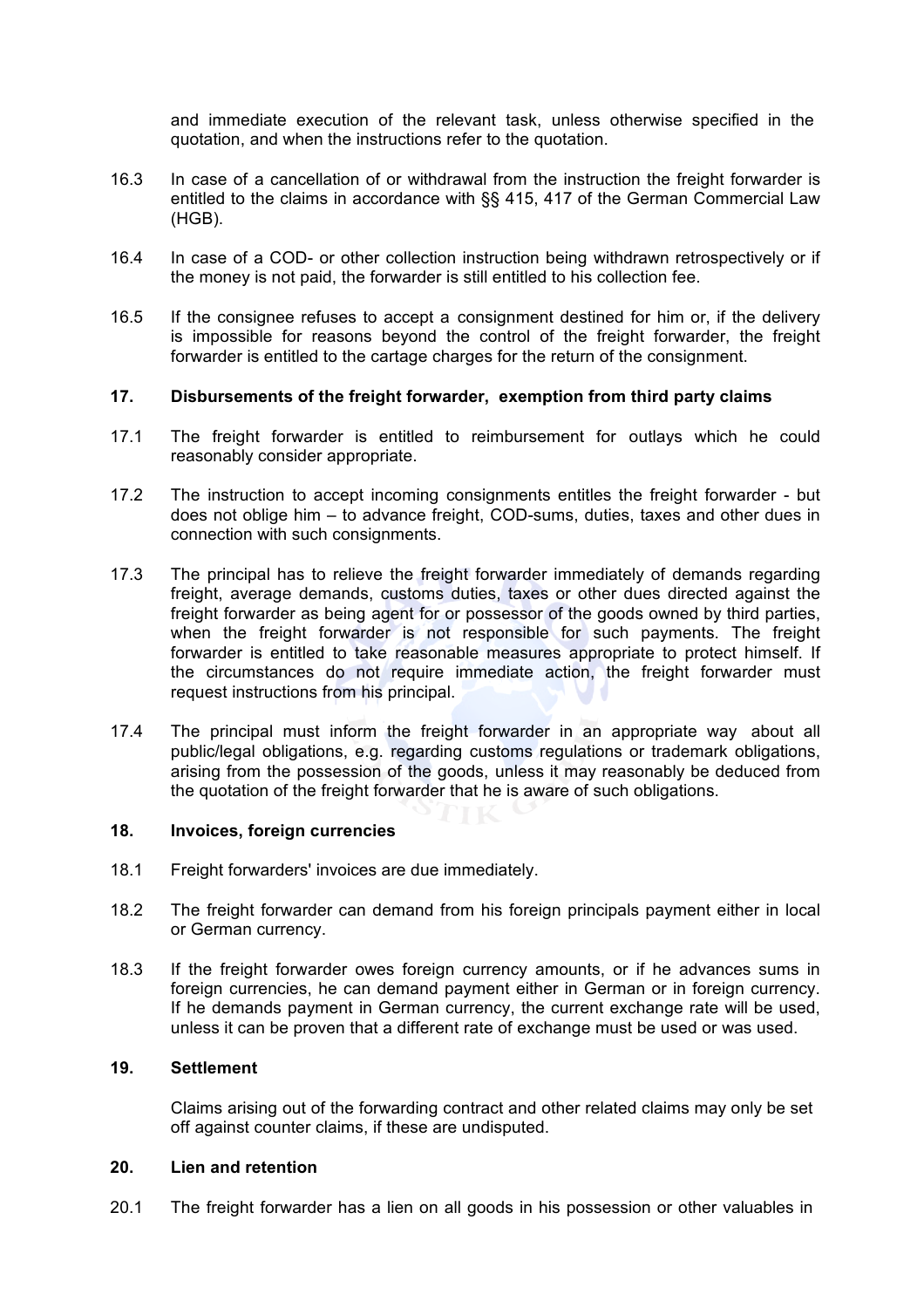connection with any claim, whether due or not for any services for his principal in accordance with section 2.1. This lien does not exceed the general legal lien which applies.

- 20.2 The freight forwarder may exercise his lien for claims arising out of other contracts with the principal only if they are undisputed or if the financial situation of the debtor puts the claims of the freight forwarder at risk.
- 20.3 The time limit of one month as specified in section 1234 of the German commercial Law is superseded in all cases by a time limit of two weeks.
- 20.4 If the principal is in arrears, the freight forwarder is entitled, after due notice, to sell such a portion of the principal's goods in his possession as is necessary, after appropriate consideration, to meet his claims.
- 20.5 The freight forwarder is entitled to the usual sales commission on the net proceeds of the sale when exercising his lien.

#### **21. Insurance of the goods**

21.1 The freight forwarder arranges for the insurance of the goods (e.g., transit or warehousing insurance) with an insurer of his choice if instructed to do so by the principal before the goods are handed over.

If the freight forwarder cannot effect insurance cover, either due to the nature of the goods or for any other reason, he must inform the principal without delay.

- 21.2 The freight forwarder is entitled, but not obliged, to effect the insurance of the goods if this is in the interest of the principal. The freight forwarder may assume that the insurance cover is in the interest of the principal, especially when,
	- the freight forwarder effected insurance cover for previous freight forwarding instructions
	- the principal declared the value of the goods in his freight forwarding instructions (3.4).

This assumption for the arrangement of insurance cover may not be made if

- the principal expressly forbids such insurance cover
- the principal is a freight forwarder, carrier or warehousing company.
- 21.3 The freight forwarder, after due consideration decides the type and scope of the insurance and arranges the cover at the usual market rates, unless the principal instructs the freight forwarder differently, specifying the insured sum and the risks to be covered, in writing.
- 21.4 If the freight forwarder is himself the insurance policy holder and if he acted for the account of the principal he is obliged, if requested to do so, he is obliged to provide information about this in accordance with 14.1. In such a case the freight forwarder is obliged to invoice the premium for each freight forwarding instruction individually, to document it and to pay it to the insurer exclusively for this insurance cover.
- 21.5 The freight forwarder is entitled to a spezial fee, apart from his reimbursements, for arranging the insurance, handling claims and other administrative tasks in connection with claims and averages.

#### **22. Liability of the freight forwarder, cession of claims**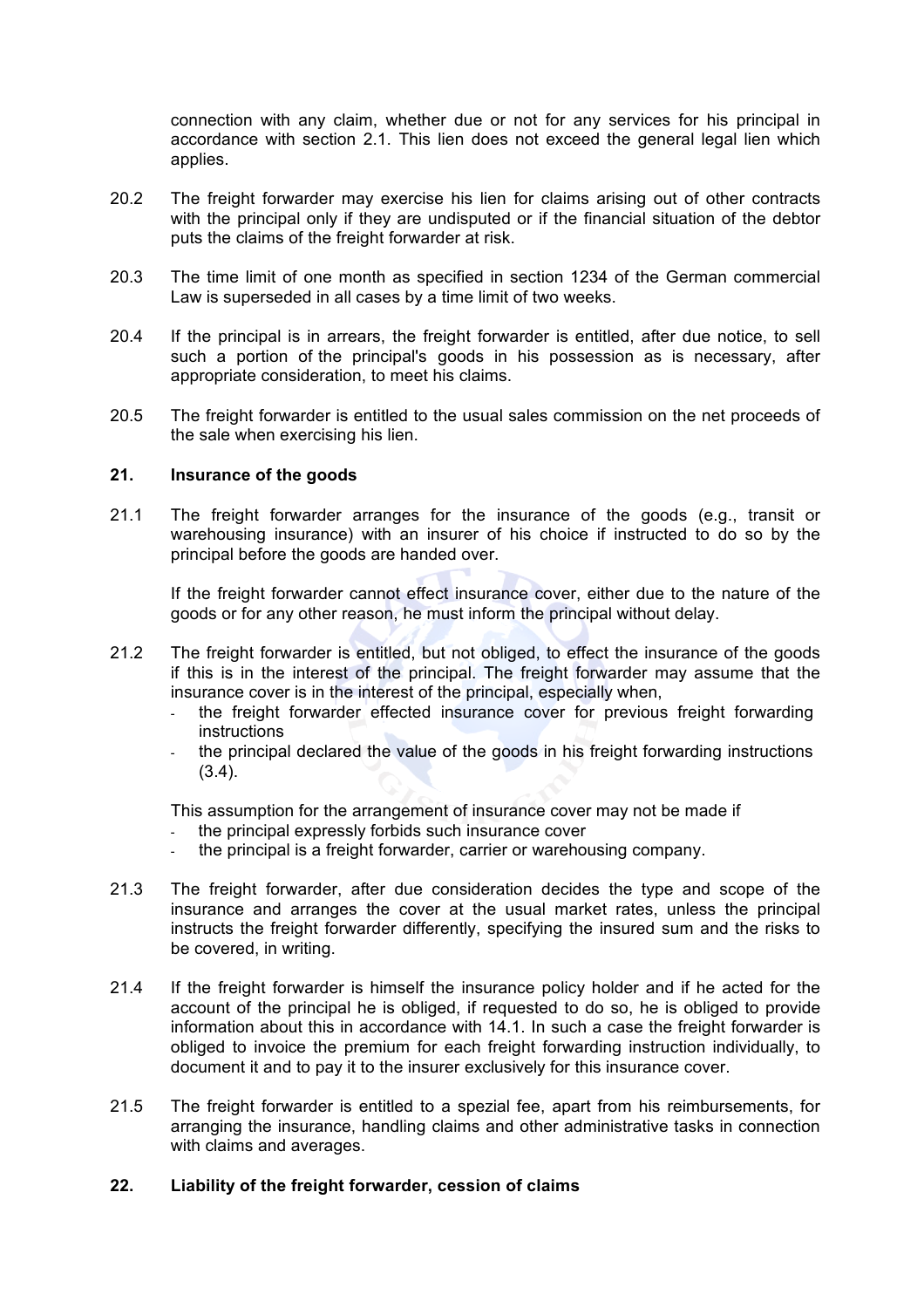- 22.1 The freight forwarder bears liability for all his services (section 2.1) according to legal regulations. Unless specified otherwise, however, the following shall apply.
- 22.2 If the freight forwarder is only responsible for arranging the contracts required for the services requested, his responsibility is limited to the careful choice of such third party service providers.
- 22.3 In all cases where the freight forwarder is liable for loss of or damage to goods, his liability will be in accordance with §§ 429, 430 of the German Commercial Law.
- 22.4 If §§ 425 pp and 461, section 1 of the German Commercial Law are not applicable, the freight forwarder is liable for damage resulting from:
- 22.4.1 insufficient packaging or marking by the principal or third parties
- 22.4.2 agreed or customary outdoor storage
- 22.4.3 theft or robbery (§§ 243, 244, 249 German Penal Code)
- 22.4.4 Acts of God, weather conditions, failure of appliances or wiring, influence of other goods, damage by animals, inherent vice

Only, if there is evidence of the freight forwarder being at fault. If the damage could have arisen from one of the above circumstances it shall be deemed to have arisen from it.

22.5 If the freight forwarder has a claim against a third party for damage for which he is not liable, or if the freight forwarder has claims in excess of the sum for which he is liable, he must, on request, cede such claim to his principal, unless the freight forwarder, by special agreement, had undertaken to pursue such claims at the cost and risk of his principal.

The principal may also demand that the freight forwarder cedes all claims against third parties to him. § 437 of the German Commercial Law remains unaffected.

If the claims of the principal have been met by the freight forwarder or by the forwarders' insurance, the claim to be ceded is limited to that portion which exceeds that already paid by the freight forwarder or his insurance.

#### **23. Limitation of liability**

- 23.1 **The liability of the freight forwarder for loss of or damage to goods, with the exception of warehousing on request, is limited:**
- **23.1.1 to € 5 per kilogram of gross weight of the consignment;**
- **23.1.2 in case of damage occurring to goods whilst being carried, the damage is limited - contrary to section 23.1.1 - to the legally limited maximum amount specified for this type of carriage;**
- **23.1.3 in case of a contract of multi-modal carriage - including sea transport - to 2 SDR per kg;**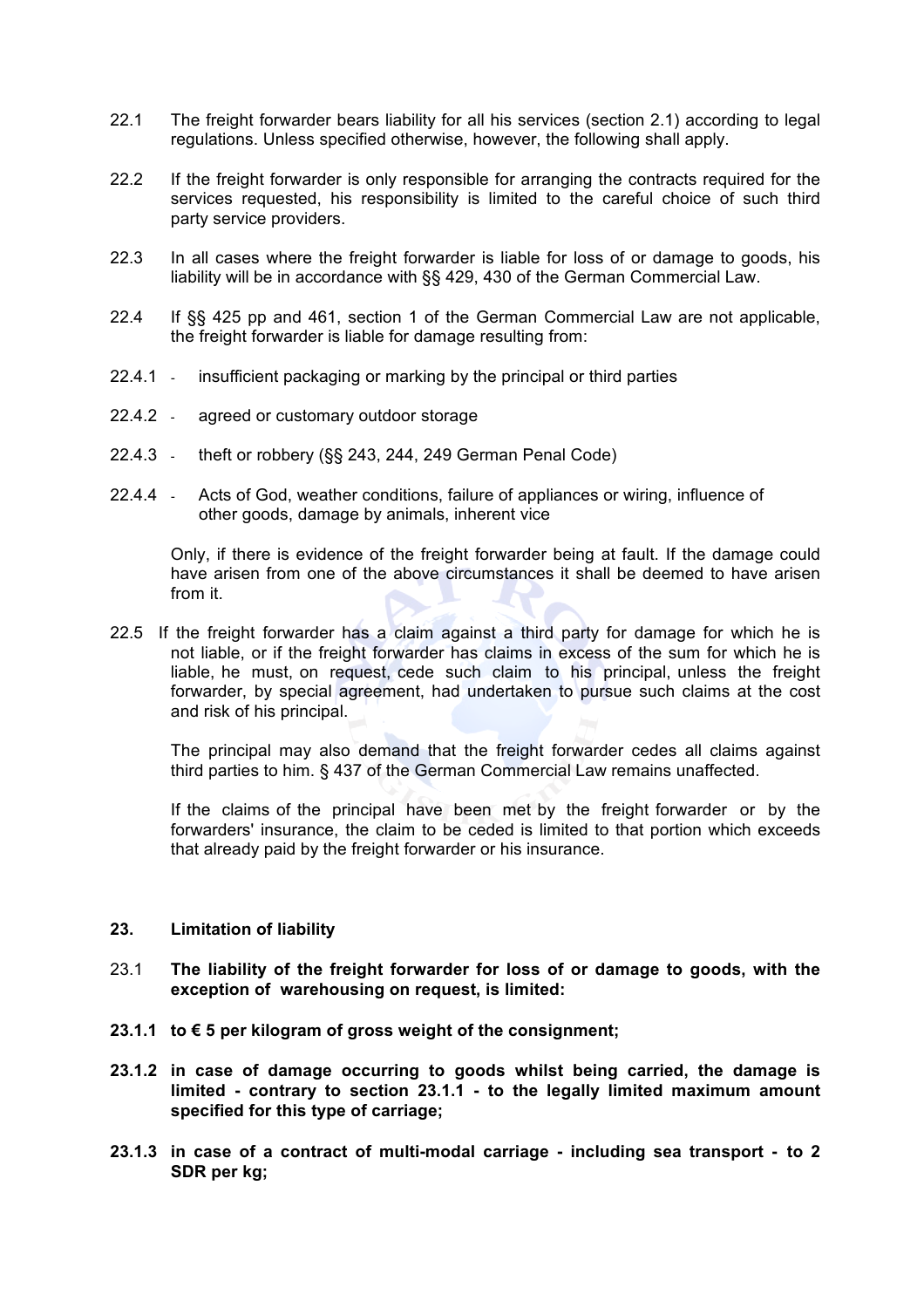# **23.1.4 to € 1 million or 2 SDR per kg per claim, whichever is the higher.**

- 23.2 If only individual packages or parts of the consignment were damaged or lost, the maximum liability is calculated on the basis of the gross weight
	- of the whole consignment if it is rendered valueless
	- of that part of the consignment that is rendered valueless
- **23.3 The liability of the freight forwarder for damage other than to goods, excepting personal injury and damage to goods that are not subject of the contract of transportation, is limited to three times the amount payable for the loss of the goods, but not more than € 100,000 per event. §§ 431 section 3 and 433 HGB (German Commercial Code) remain unaffected.**
- **23.4 The liability of the freight forwarder, irrespective of the number of claims per event is limited to € 2 Millions per event or 2 SDR per kg of lost or damaged goods, whichever is the greater; in the case of more than one claimant the freight forwarder's liability is proportionate to their individual claims**
- 23.5 The SDR is calculated in accordance with § 431, section 4 of the German Commercial Law.

#### **24. Liability limitations in the case of warehousing upon instruction**

- 24.1 The liability of the freight forwarder for loss of or damage to goods in the case of warehousing upon instruction is limited
- 24.1.1 to  $\epsilon$ 5 for each kg gross weight of the consignment,
- 24.1.2 to a maximum of  $\epsilon$  5,000 per claim; if the claim of a principal is based upon the difference between the nominal and actual inventory (section 15.6) the liability is limited to  $\epsilon$  25,000, irrespective of the number of events causing the inventory discrepancy. Section 24.1.1 is not affected.
- 24.2 Section 23.2 applies accordingly.
- 24.3 In the case of warehousing upon instruction the liability of the freight forwarder for claims other than for damage to goods, excepting personal injury and damage to goods that are not subject of the contract of transportation, is limited to  $\epsilon$  5,000 per claim.
- 24.4 Irrespective of the number of claims arising from an event, the liability of a freight forwarder is limited to  $\epsilon$  2 Millions per event; in the case of more than one claimant the freight forwarder's liability is distributed amongst them in proportion to their individual claims.

#### **25. Burden of proof**

- 25.1 The principal must provide evidence that goods of a specified quantity and state were handed to the freight forwarder in apparent good order (§ 438 German Commercial Law). The freight forwarder must provide evidence that he delivered the goods as he received them.
- 25.2 The burden of proof that goods were damaged whilst being transported (Section 23.1.2) in the means of transport lies with the party claiming such damage. If the place where the damage occurred is unknown, the freight forwarder must specify the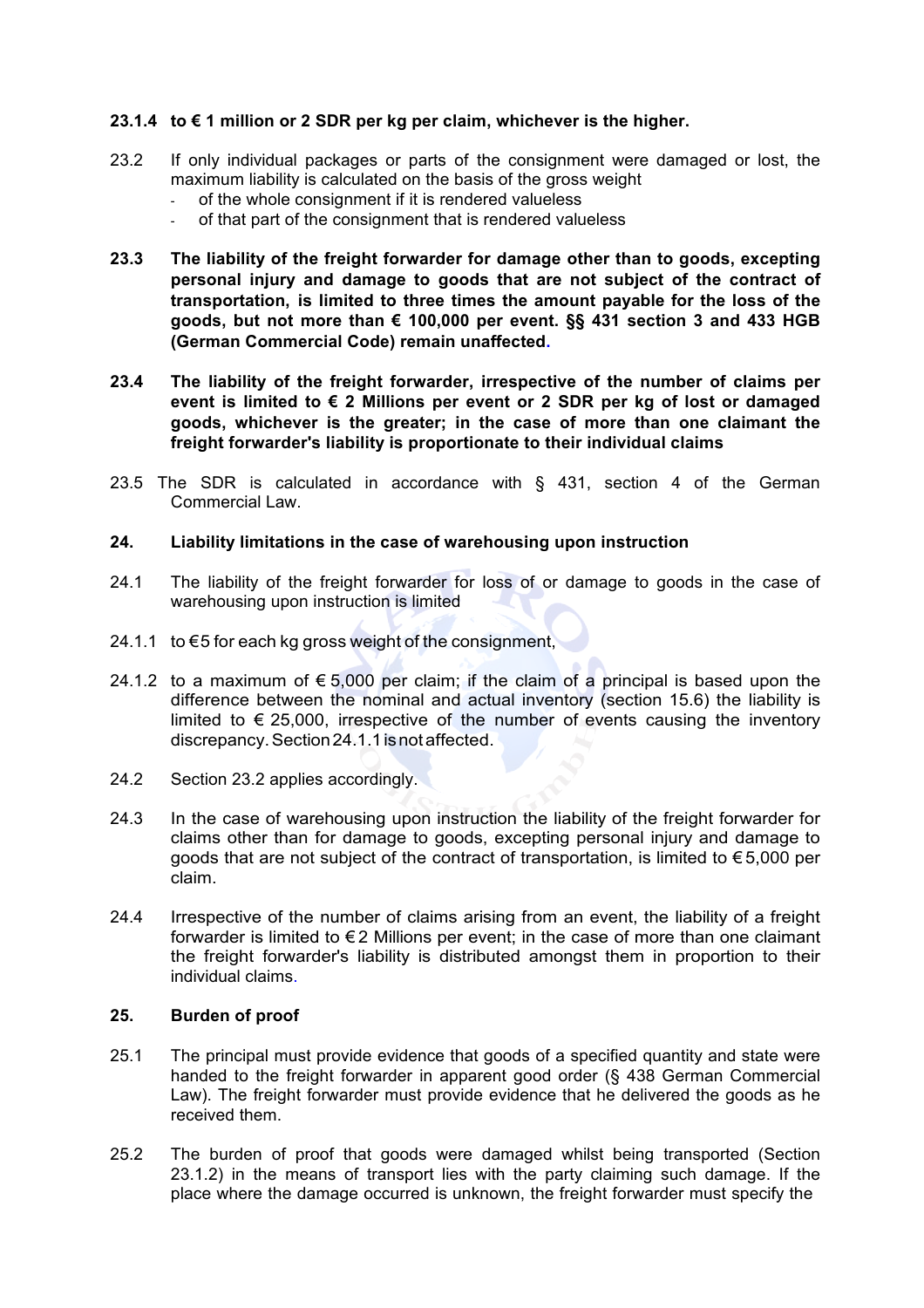sequence of transportation by documenting the interfaces (Section 7) if requested by the principal or the consignee. It is to be assumed that the damage occurred during that stage of the transportation for which the freight forwarder cannot provide a clean receipt.

25.3 The freight forwarder is obliged to ascertain, through appropriate enquiries and obtaining evidence, where the damage occurred.

#### **26. Non-contractual claims**

The aforementioned releases from and limitations of liability apply also, in accordance with §§ 434, 436 of the German Commercial Law, to claims not arising out of freight forwarding contracts.

#### **27. Specific responsibility**

The aforementioned releases from and limitations of liability do not apply, if the damage was caused:

- 27.1 By intent or gross negligence of the freight forwarder or his management staff *or* by violation of fundamental duties of the contract in which case damage claims shall be limited to foreseeable, typical damage;
- 27.2 by the freight forwarder in cases covered by §§ 425 pp, 461 Abs. 1 of the German Commercial Law or by persons specified in §§ 428, 462 of the German Commercial Law acting intentionally or recklessly, knowing that damage to the goods would be probable.

#### **28. Notification of a claim**

Claims have to be made in accordance with § 438 of the German Commercial Law.

#### **29. Freight forwarding insurance**

- 29.1 The freight forwarder is obliged to cover, at going market rates, his transport-related liability according to ADSp and as legally required to cover standard liabilities with an insurer of his choice.
- 29.2 Agreements for maximum compensation per claim, event and year are permitted; also contributions from the freight forwarder.
- 29.3 The freight forwarder may only refer to the ADSp towards his principal if he has arranged sufficient insurance cover at the time of the forwarding instructions are issued.
- 29.4 If requested by the principal, the freight forwarder has to provide proof of this liability insurance cover

#### **30. Place of fulfilment, place of jurisdiction, applicable law**

- 30.1 The place of fulfilment for all parties to the contract is the location of that branch office of the freight forwarder at which the instructions are directed.
- 30.2 The place of jurisdiction for all disputes arising out the instruction is for all participants, so far as they are business people, the location of that branch office of the freight forwarder at which the instructions are directed.